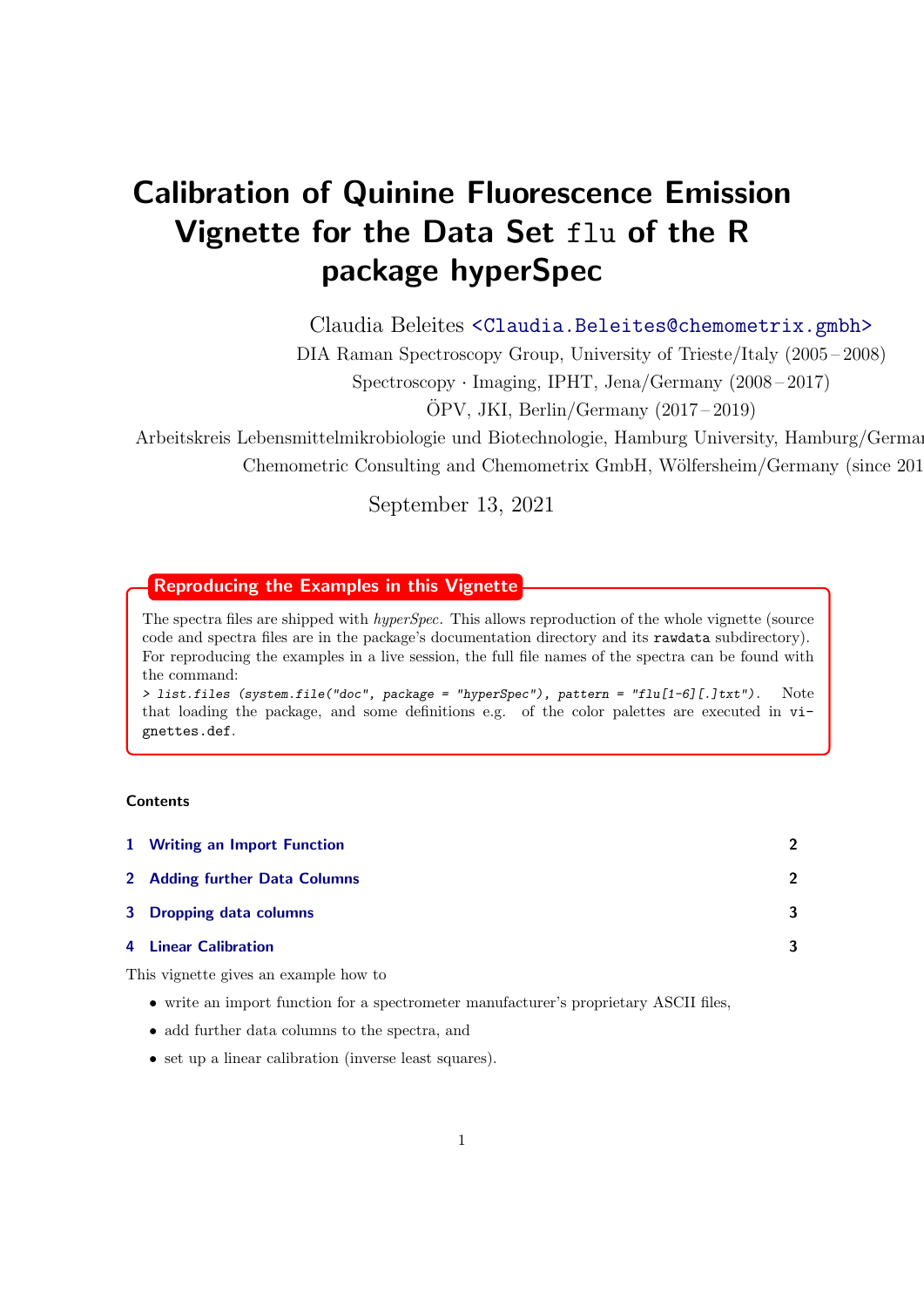The data set flu in *hyperSpec* consists of 6 fluorescence emission spectra of quinine solutions. They were acquired during an student practicum and were kindly provided by M. Kammer.

The concentrations of the solutions range from 0.05 mg/l to 0.30 mg/l. Spectra were acquired with a Perkin Elmer LS50-B fluorescence spectrometer at 350 nm excitation.

#### <span id="page-1-0"></span>1 Writing an Import Function

The raw spectra are in Perkin Elmer's ASCII file format, one spectrum per file. The files are completely ASCII text, with the actual spectra starting at line 55.

The function to import these files, read.txt.PerkinElmer, is discussed in the "FileIO" vignette, please refer to that document for details.

It needs to be sourced before use:

```
> source ("read.txt.PerkinElmer.R")
> flu <- read.txt.PerkinElmer (Sys.glob ("rawdata/flu?.txt"), skip = 54)
```
Now the spectra are in a hyperSpec object and can be examined e.g. by

```
> flu
hyperSpec object
   6 spectra
   2 data columns
   181 data points / spectrum
wavelength: lambda/nm [numeric] 405.0 405.5 ... 495
data: (6 rows x 2 columns)
   1. spc: I[fl]/"a.u." [matrix, array181] 27.150 66.801 ... 294.65
   2. filename: filename [character] rawdata/flu1.txt rawdata/flu2.txt ... rawdata/flu6.txt
```
> plot (flu)



#### <span id="page-1-1"></span>2 Adding further Data Columns

The calibration model needs the quinine concentrations for the spectra. This information can be stored together with the spectra, and also gets an appropriate label:

 $>$  flu\$c <- seq (from = 0.05, to = 0.30, by = 0.05) > labels (flu, "c") <- "c / (mg / l)" > flu hyperSpec object 6 spectra 3 data columns 181 data points / spectrum wavelength: lambda/nm [numeric] 405.0 405.5 ... 495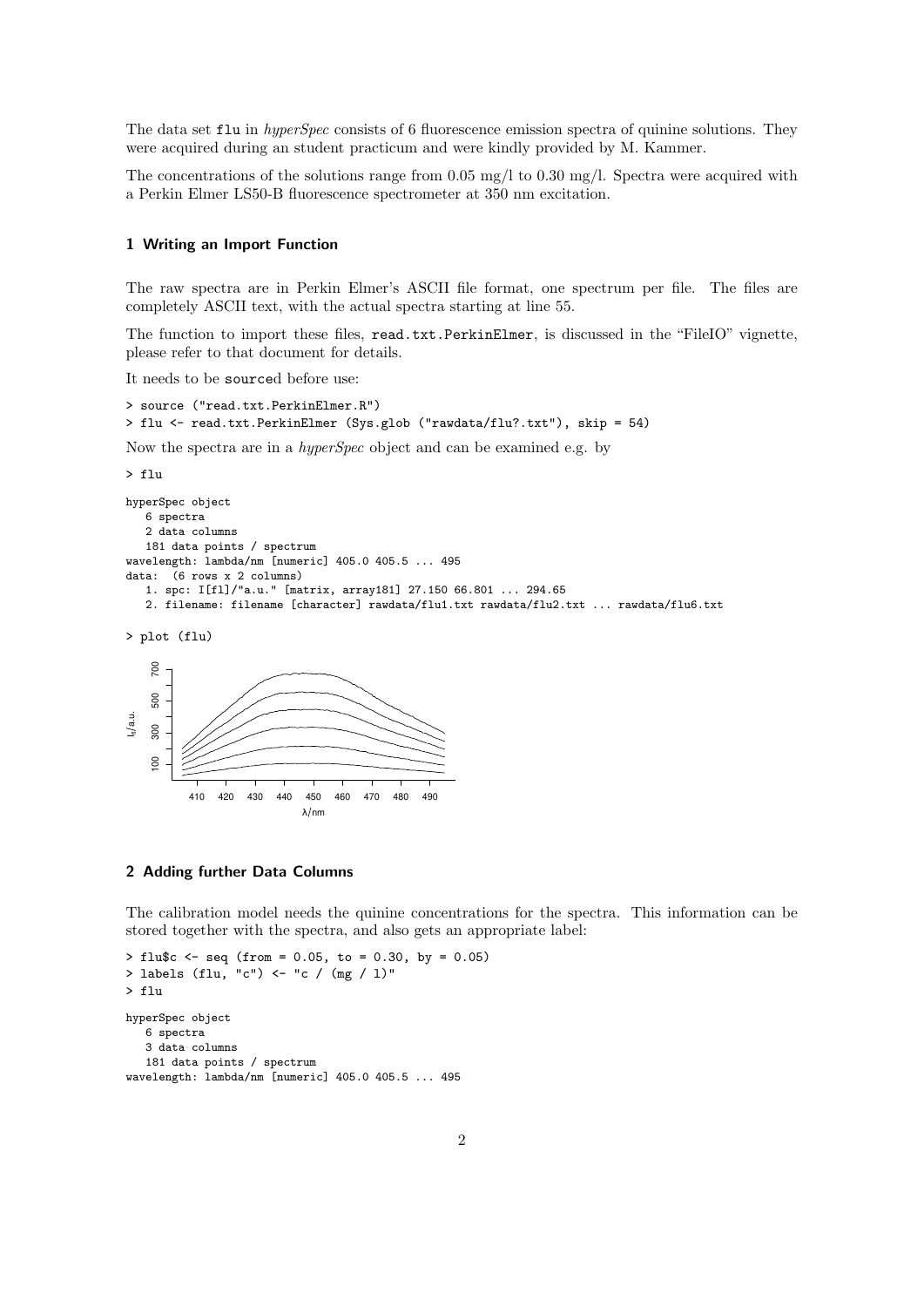```
data: (6 rows x 3 columns)
   1. spc: I[fl]/"a.u." [matrix, array181] 27.150 66.801 ... 294.65
   2. filename: filename [character] rawdata/flu1.txt rawdata/flu2.txt ... rawdata/flu6.txt
   3. c: c / (mg / l) [numeric] 0.05 0.10 ... 0.3
```

```
> save (flu, file = 'flu.rda')
```
Now the *hyperSpec* object  $\texttt{flu}$  contains two data columns, holding the actual spectra and the respective concentrations. The dollar operator returns such a data column:

> flu\$c

[1] 0.05 0.10 0.15 0.20 0.25 0.30

#### <span id="page-2-0"></span>3 Dropping data columns

read.txt.PerkinElmer added a column with the file names that we don't need. It is therefore deleted:

> flu\$filename <- NULL

#### <span id="page-2-1"></span>4 Linear Calibration

As R is developed for the purpose of statistical analysis, tools for a least squares calibration model are readily available.

The original spectra range from 405 to 495 nm. However, the intensities at 450 nm are perfect for a univariate calibration. Plotting them over the concentration is done by:

> plotc (flu[,,450])



The square bracket operator extracts parts of a *hyperSpec* object. The first coordinate defines which spectra are to be used, the second which data columns, and the third gives the spectral range.

We discard all the wavelengths but 450 nm:

```
> flu <- flu [,,450]
> labels (flu, "spc") <- expression (I ["450 nm"] / a.u.)
```
The plot could be enhanced by annotating the ordinate with the emission wavelength. Also the axes should start at the origin, so that it is easier to see whether the calibration function will go through the origin:

```
> plotc (flu, xlim = range (0, flu$c), ylim = range (0, flu$spc))
```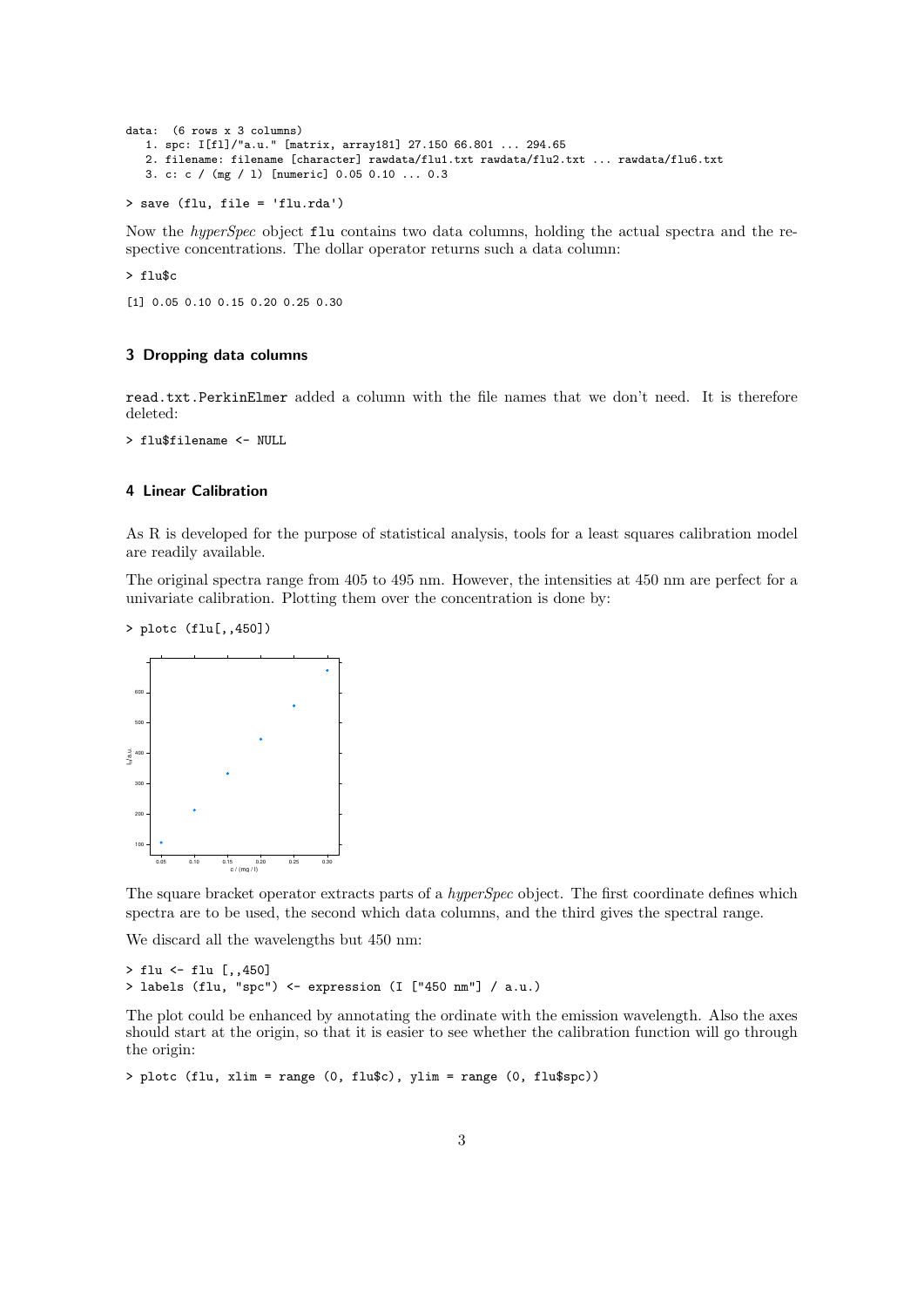

The actual calibration is a linear model, which can be fitted by the R function lm. lm needs a formula that specifies which data columns are dependent and independent variables.

The normal calibration plot gives the emission intensity as a function of the concentration, and the calibration function thus models  $I = f(c)$ , i. e.  $I = mc + b$  for a linear calibration. This is then solved for *c* when the calibration is used.

However, R's linear model is a quite strict in predicting: a model set up as  $I = f(c)$  will predict the intensity as a function of the concentration but not the other way round. Thus we set up an inverse calibration model<sup>[1](#page-3-0)</sup>:  $c = f(I)$ . The corresponding R formula is  $c \sim I$ , or in our case  $c \sim$  spc, as the intensities are stored in the data column \$spc:

In addition,  $\text{Im}$  (like most R model building functions) expects the data to be a *data.frame*.

There are three abbreviations that help to get the parts of the *hyperSpec* object that are frequently needed:

| returns the data as a <i>data.frame</i>                               |
|-----------------------------------------------------------------------|
| returns a <i>data frame</i> that has all data columns but the spectra |
|                                                                       |
|                                                                       |
|                                                                       |
|                                                                       |
|                                                                       |

> flu\$..

<span id="page-3-0"></span> $1<sup>1</sup>$ As we can safely assume that the error on the concentrations is far larger than the error on the instrument signal, it is actually the correct type of model from the least squares fit point of view.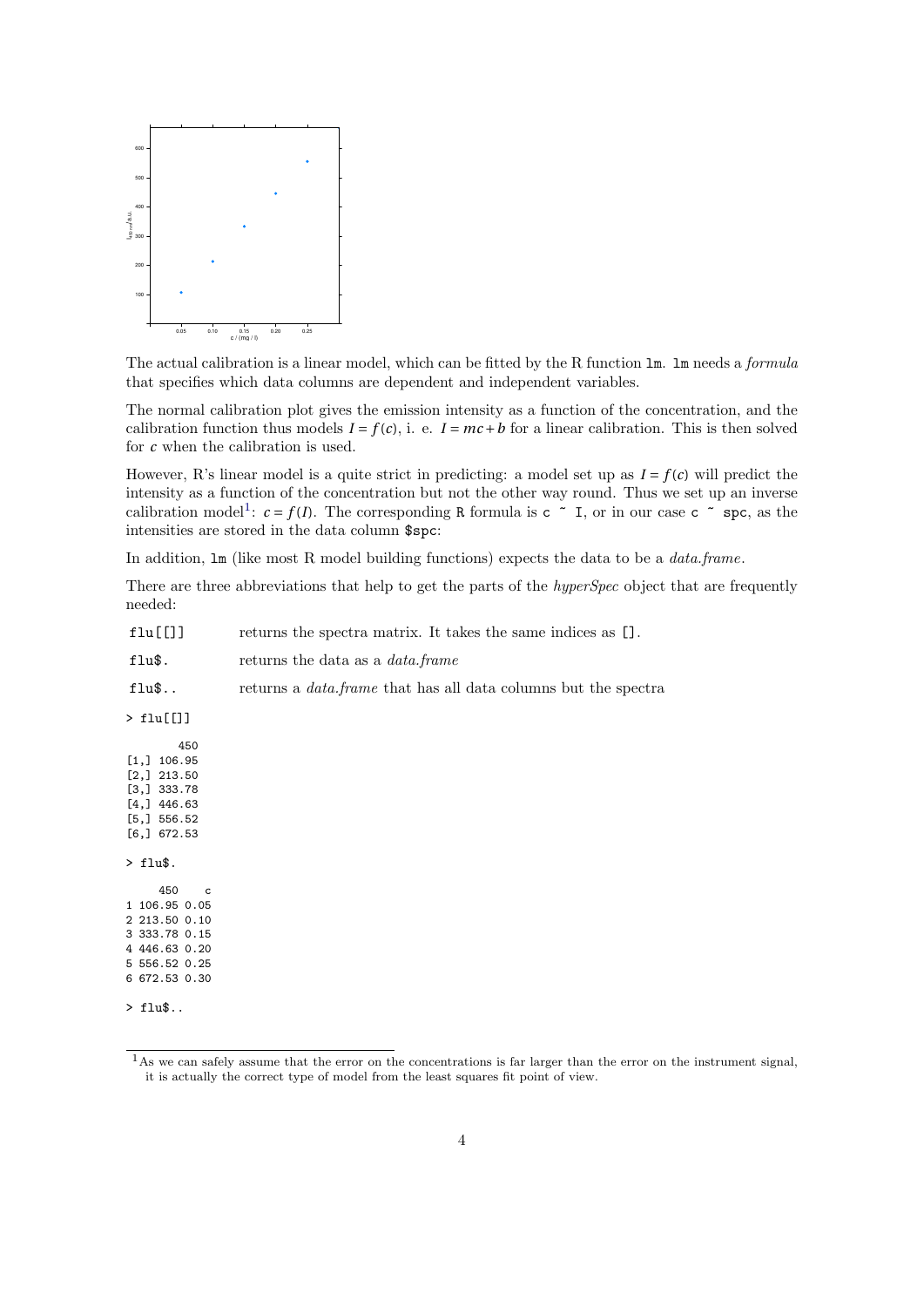c 1 0.05 2 0.10 3 0.15 4 0.20 5 0.25 6 0.30

Putting this together, the calibration model is calculated:

> calibration  $\leq$  1m (c  $\degree$  spc, data = flu\$.)

The summary gives a good overview of our model:

```
> summary (calibration)
C<sub>2</sub>11.
lm(formula = c \tilde{p} spc, data = flu$.)
Residuals:
        1 2 3 4 5 6
-0.000987 0.002052 -0.000960 -0.000701 0.000864 -0.000267
Coefficients:
            Estimate Std. Error t value Pr(>|t|)<br>3.85e-03    1.25e-03    3.09    0.037    *
(Intercept) 3.85e-03 1.25e-03 3.09
spc 4.41e-04 2.87e-06 153.60 1.1e-08 ***
---
Signif. codes: 0 '***' 0.001 '**' 0.01 '*' 0.05 '.' 0.1 ' ' 1
Residual standard error: 0.00136 on 4 degrees of freedom
Multiple R-squared: 1, Adjusted R-squared: 1
F-statistic: 2.36e+04 on 1 and 4 DF, p-value: 1.08e-08
```
In order to get predictions for new measurements, a new *data.frame* with the same independent variables (in columns with the same names) as in the calibration data are needed. Then the function predict can be used. It can also calculate the prediction interval. If we observe e.g. an intensity of 125 or 400 units, the corresponding concentrations and their 99 % prediction intervals are:

```
> I \leftarrow c (125, 400)
> conc <- predict (calibration, newdata = list (spc = as.matrix(I)), interval = "prediction",
+ level = .99)
> conc
      fit lwr upr
1 0.058943 0.05133 0.066556
2 0.180149 0.17338 0.186922
```
Finally, we can draw the calibration function and its 99 % confidence interval (also via predict) together with the prediction example. In order to draw the confidence interval into the calibration graph, we can either use a customized panel function:

```
> int <- list (spc = as.matrix(seq (min (flu), max(flu), length.out = 25)))
> ci <- predict (calibration, newdata = int, interval = "confidence", level = 0.99)
> panel.ci <- function (x, y, \ldots,intensity, ci.lwr, ci.upr, ci.co1 = "#606060") {
     panelxyplot (x, y, ...)+ panel.lmline (x, y,...)
+ panel.lines (ci.lwr, intensity, col = ci.col)
+ panel.lines (ci.upr, intensity, col = ci.col)
+ }
> plotc (flu, panel = panel.ci,
         intensity = int$spc, ci.lwr = ci [, 2], ci.upr = ci [, 3])
```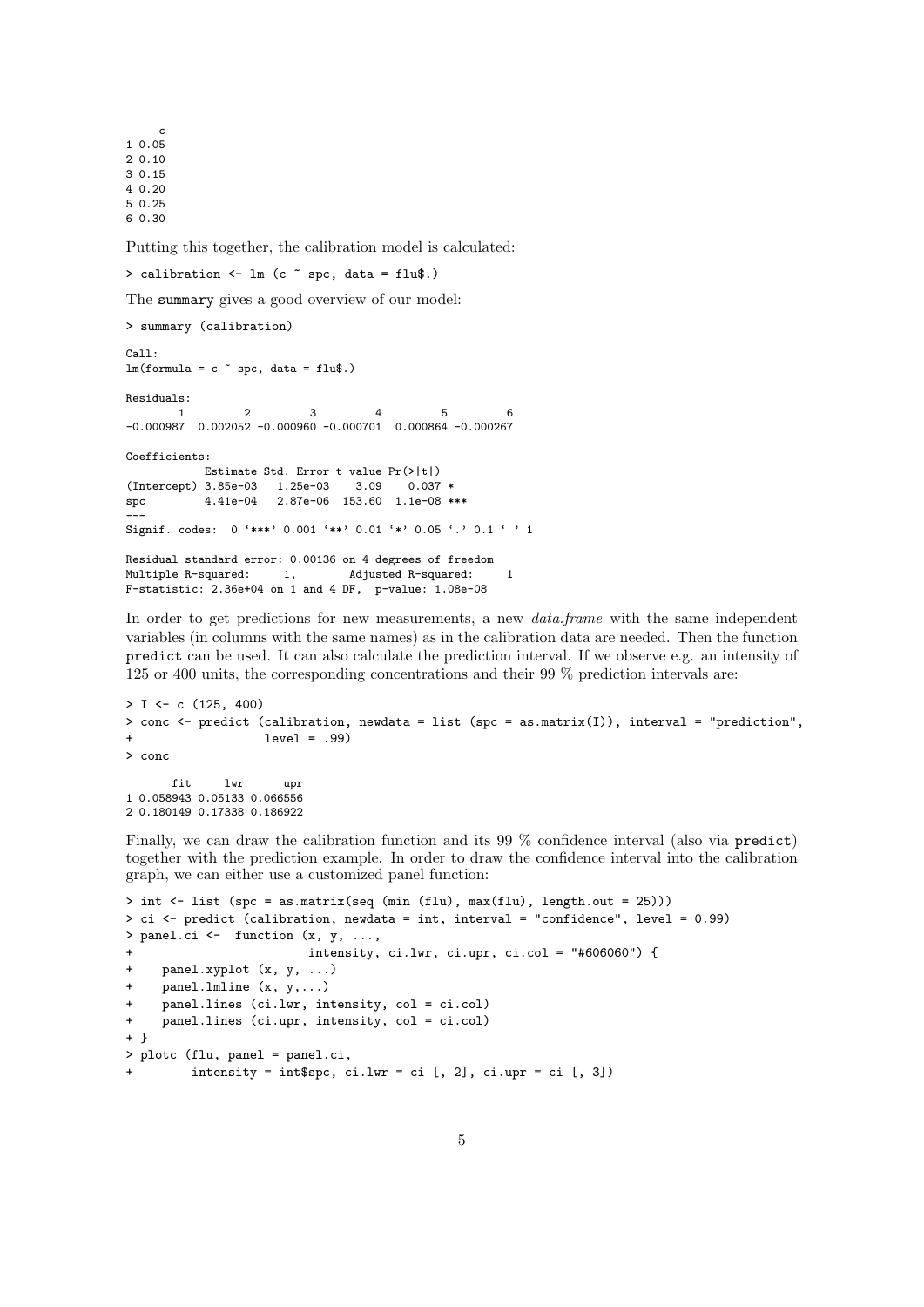

Or, we can add the respective data to the hyperSpec object. The meaning of the data can be saved in a new extra data column that acts as grouping variable for the plot.

First, the spectral range of flu is cut to contain the fluorescence emission at 450 nm only, and the new column is introduced for the original data:

> flu\$type <- "data points"

Next, the calculated confidence intervals are appended:

```
> tmp <- new ("hyperSpec", spc = as.matrix(seq (min (flu), max(flu), length.out = 25)),
                           wavelength = 450)> ci <- predict (calibration, newdata = tmp$., interval = "confidence", level = 0.99)
> tmp <- tmp [rep (seq (tmp, index = TRUE), 3)]
> tmp$c <- as.numeric (ci)
> tmp$type <- rep (colnames (ci), each = 25)
> flu <- collapse (flu, tmp)
```
Finally, the resulting object is plotted. Our prediction example is handled by another customized panel function:

```
> panel.predict <- function (x, y, ...,
                 intensity, ci, pred.col = "red", pred.pch = 19, pred.cex = 1) { }+ panel.xyplot (x, y, ...)
+ mapply (function (i, lwr, upr, ...) {
+ panel.lines (c (lwr, upr), rep (i, 2), ...)
+ },
+ intensity, ci [, 2], ci [, 3], MoreArgs = list (col = pred.col))
+ panel.xyplot (ci [, 1], intensity, col = pred.col, pch = pred.pch, cex = pred.cex, type = "p")
+ }
> plotc (flu, groups = type, type = c("l", "p"),
+ col = c ("black", "black", "#606060", "#606060"),
+ pch = c (19, NA, NA, NA), cex = 0.5,
+ lty = c (0, 1, 1, 1),
        panel = panel.predict,
        intensity = I,
+ ci = conc,
        pred.cex = 0.5
```